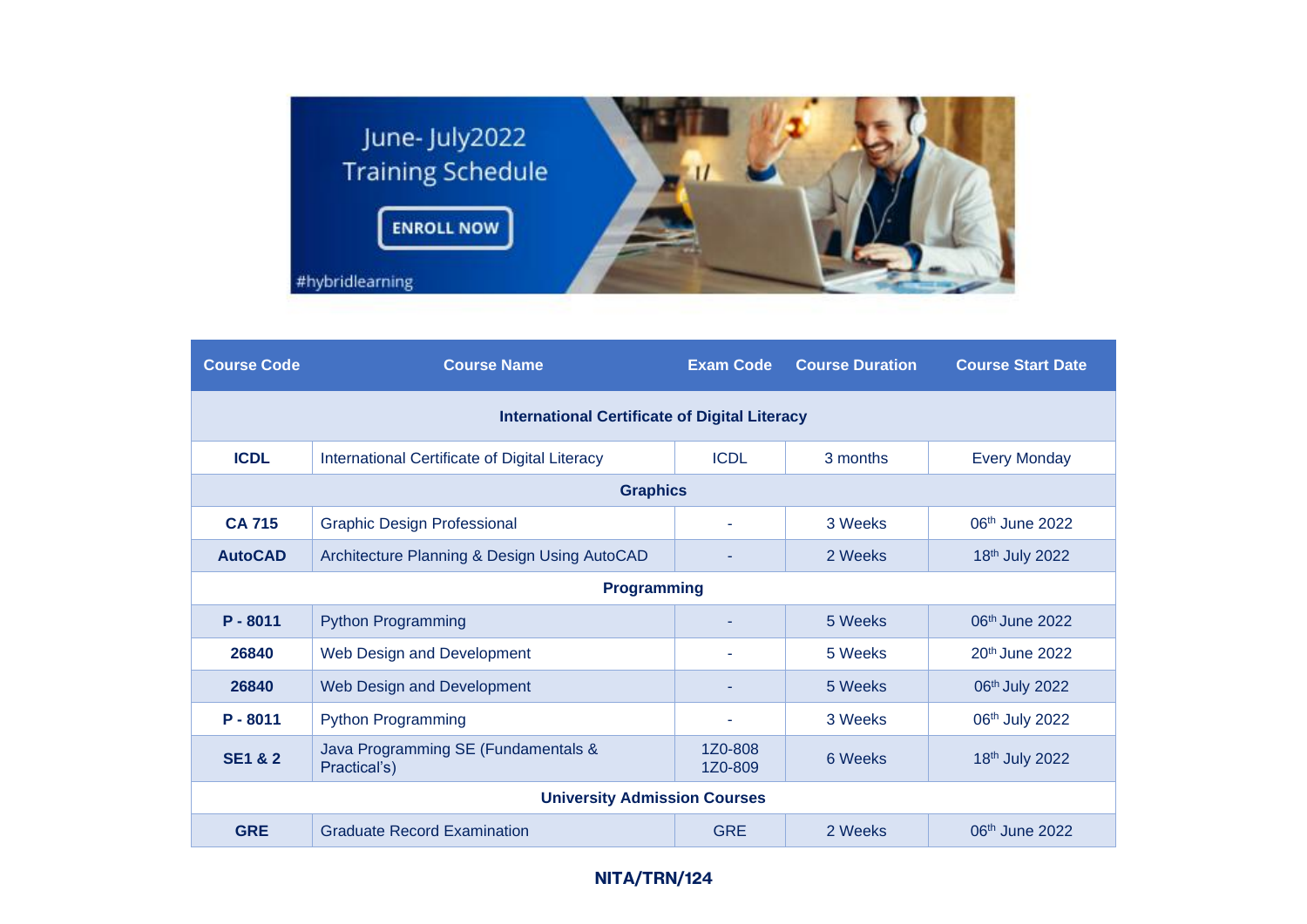| <b>TOEFL</b>                         | Test of English as a Foreign Language                   | <b>TOEFL</b>               | 1 Week       | 18th July 2022             |  |  |  |
|--------------------------------------|---------------------------------------------------------|----------------------------|--------------|----------------------------|--|--|--|
| <b>NCC Diploma</b>                   |                                                         |                            |              |                            |  |  |  |
| L3DC                                 | Diploma in Information Technology                       |                            | 6 Months     | 20th June 2022             |  |  |  |
| L <sub>3</sub> D <sub>B</sub>        | <b>Diploma in Business</b>                              |                            | 6 Months     | 20th June 2022             |  |  |  |
| L4DBC                                | Diploma in Business Information Technology              |                            | 6 Months     | 20th June 2022             |  |  |  |
| <b>Analytics and Data Management</b> |                                                         |                            |              |                            |  |  |  |
| <b>Adv Excel</b>                     | Advanced Spreadsheet using Ms Excel                     | <b>Adv Excel</b>           | 4 Saturday's | 04th June 2022             |  |  |  |
|                                      | <b>Introduction to Data Science</b>                     |                            | 5 Weeks      | 13th June 2022             |  |  |  |
| <b>QBKS</b>                          | <b>Using Quick Books</b>                                |                            | 2 Weeks      | 13th June 2022             |  |  |  |
| <b>PL-300</b>                        | Microsoft Certified: Power BI Data Analyst<br>Associate | <b>PL-300</b>              | 3 Weeks      | 13th June 2022             |  |  |  |
|                                      | <b>Introduction to Data Science</b>                     |                            | 5 Weeks      | 11 <sup>th</sup> July 2022 |  |  |  |
| <b>Infrastructure</b>                |                                                         |                            |              |                            |  |  |  |
| $A+$                                 | CompTIA A+ (Hardware and Software)                      | $220 - 1001$<br>220 - 1002 | 1 Month      | 13th June 2022             |  |  |  |
| <b>WS-011T00 A</b>                   | Windows Server 2019 Administration                      |                            | 1 Month      | 13th June 2022             |  |  |  |
| A+                                   | CompTIA A+ (Hardware and Software)                      | $220 - 1001$<br>220 - 1002 | 1 Month      | 11 <sup>th</sup> July 2022 |  |  |  |
| <b>Networking and Wireless</b>       |                                                         |                            |              |                            |  |  |  |
| <b>CCNA</b>                          | Implementing and Administering Cisco Solutions          | 200-301                    | 1 Month      | 18th July 2022             |  |  |  |
| <b>Virtualization</b>                |                                                         |                            |              |                            |  |  |  |
| <b>VCP - NV</b><br>2021              | VMware NSX-T Data Center: Install, Configure,<br>Manage | 2VO-41.20                  | 1 Week       | 20th June 2022             |  |  |  |
| <b>VCP - DCV</b><br>2021             | VMware vSphere: Install, Configure, Manage v7           | 2VO-21.20                  | 1 Week       | 25th July 2022             |  |  |  |

## **NITA/TRN/124**